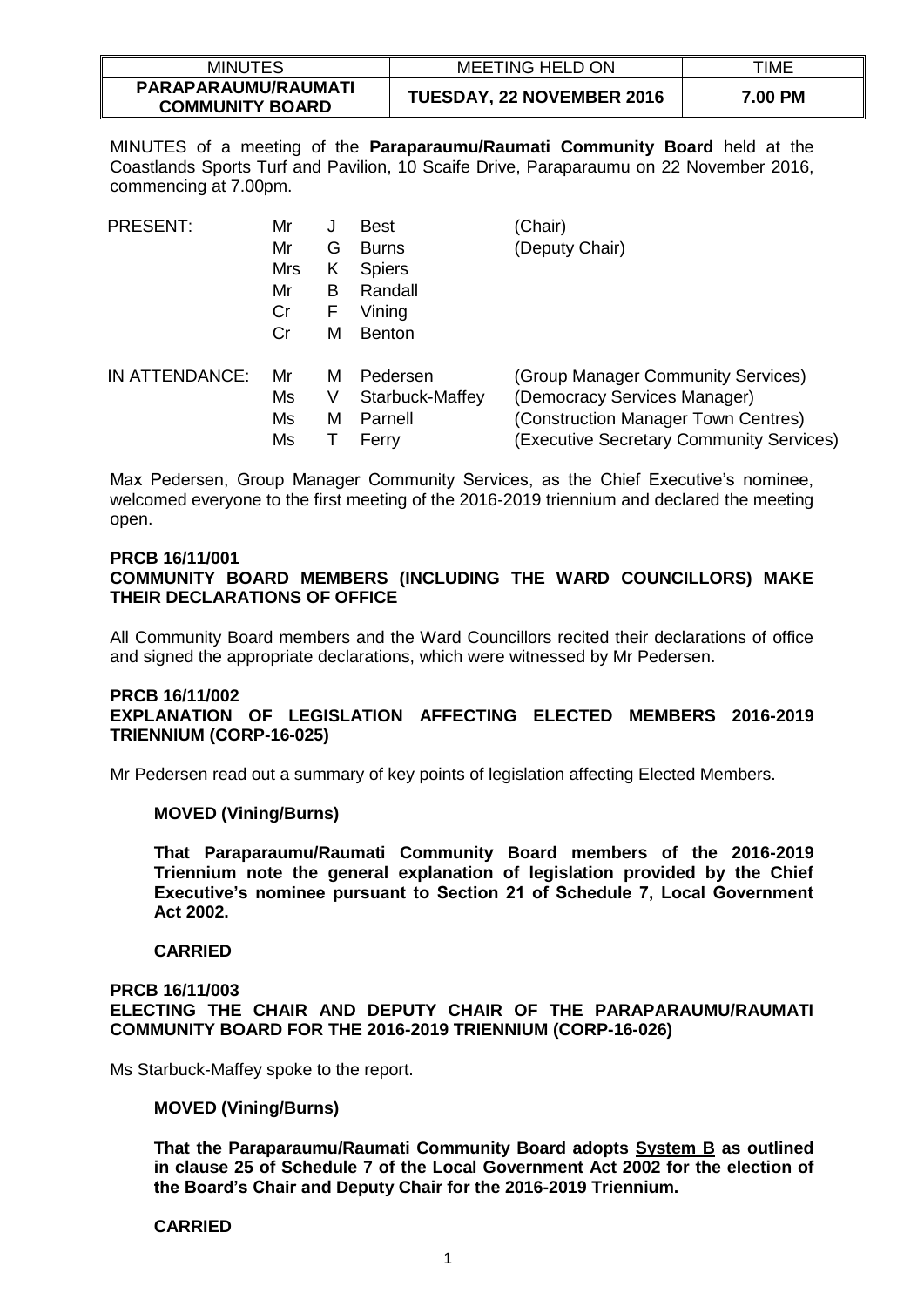| <b>MINUTES</b>                                | <b>MEETING HELD ON</b>           | TIME    |
|-----------------------------------------------|----------------------------------|---------|
| PARAPARAUMU/RAUMATI<br><b>COMMUNITY BOARD</b> | <b>TUESDAY, 22 NOVEMBER 2016</b> | 7.00 PM |

Mr Pedersen called for nominations for Board Chair.

**MOVED (Spiers/Vining)**

**Mrs Spiers nominated Mr Jonny Best as Chair.** 

**As there were no other nominations, Mr Best was declared Board Chair.**

**CARRIED**

# **MOVED (Randall/Spiers)**

**Mr Randall nominated Mr Guy Burns as Deputy Chair.** 

**As there were no other nominations, Mr Burns was declared Deputy Chair.**

# **CARRIED**

Mr Best chaired the meeting from this point and welcomed everyone to the meeting including Mr Seamark from the Waikanae Community Board, Council staff, media and members of the public.

#### **PRCB 16/11/004 APOLOGIES**

There were no apologies from Board members.

Apologies from Mayor Gurunathan and Deputy Mayor Cr Holborow were noted.

# **PRCB 6/11/005 PUBLIC SPEAKING TIME**

Mr John Baldwin congratulated new Board members. He tabled and spoke to a document referring to the '\$5m Urban Cycling Fund'. He was concerned the money being provided by NZTA was being mismanaged and there were low cost options that should be considered.

Mr Dale Evans tabled and spoke to a paper reminding Community Board members of their responsibilities and commenting on the issue of the water in the pond at Maclean Park.

Ms Karen Whibley advised the Board of the community reference group she was a member of, which had been set up as part of the Expressway construction. She welcomed new Board members, acknowledged the support of the previous Board and looked forward to continuing a successful relationship moving into the post-construction phase. She also advised a 'Friends of the Makarini Reserve' group had been formed.

Mr John le Harivel asked why Board members had to be sworn in again, as they had already been sworn in at the inauguration ceremony. Cr Vining explained this was because Board members had not signed their declarations at the previous ceremony, and also that Councillors appointed to Boards made a different declaration at Board meetings. Mr le Harivel asked questions about the pond at Maclean Park and spoke about flooding in the district which he said had been a concern for many years.

Mr Trevor Daniell congratulated new Board members and advised that he was Chair of the Raumati South Residents' Association. He then spoke of the 'Bridge to nowhere', a 220m length of footpath from Rongomai Lane to State Highway One, which stops abruptly. He also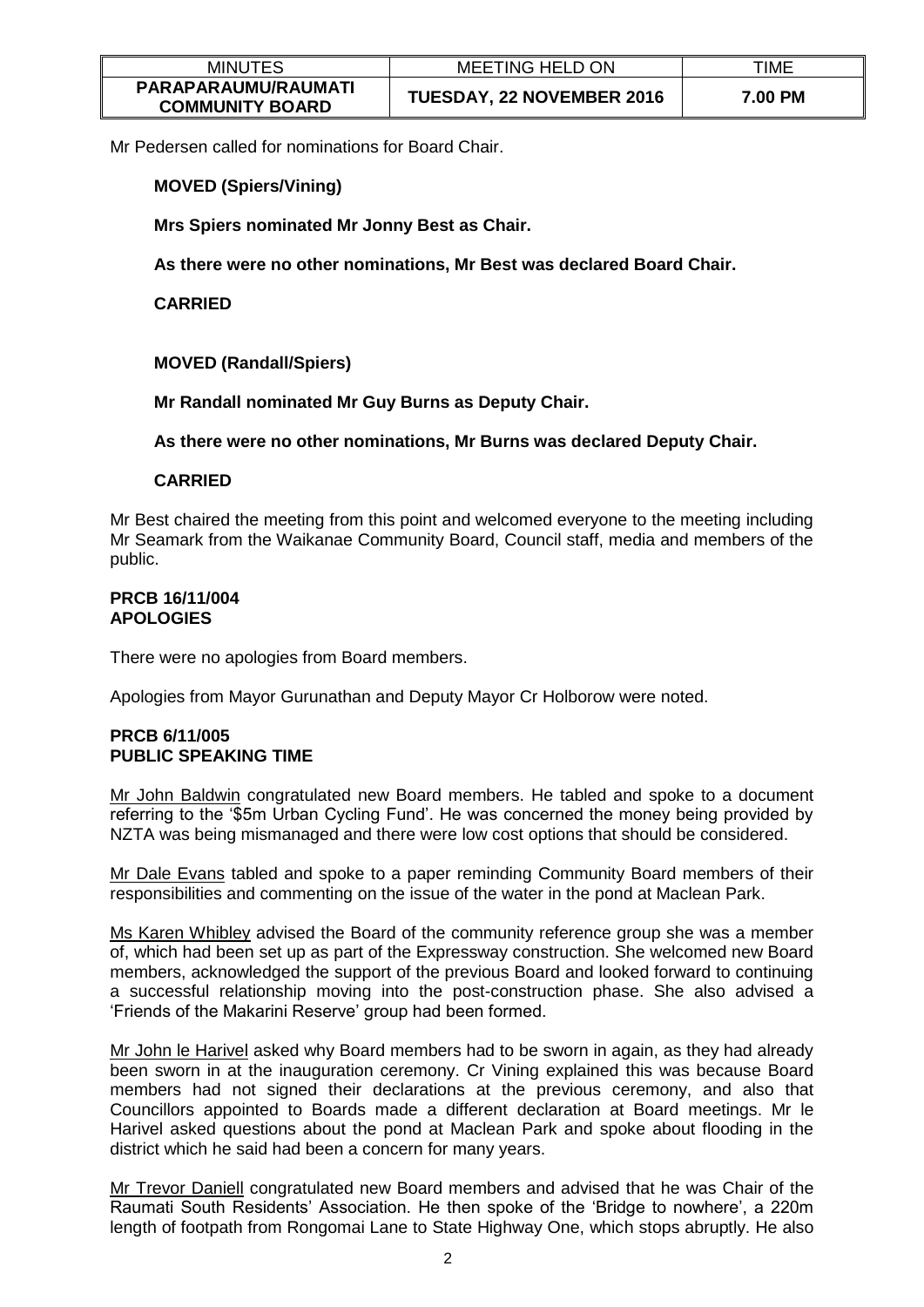| <b>MINUTES</b>                                | <b>MEETING HELD ON</b>           | TIME    |
|-----------------------------------------------|----------------------------------|---------|
| PARAPARAUMU/RAUMATI<br><b>COMMUNITY BOARD</b> | <b>TUESDAY, 22 NOVEMBER 2016</b> | 7.00 PM |

spoke about the need for a path on Raumati Road suitable for prams, pushchairs etc, the cycle path from Paekākāriki to Poplar Avenue and the recent talk about a tsunami warming.

Mr Rudy Chartier introduced himself as the owner of the French patisserie in Raumati village. He said business owners wanted Council to upgrade the footpaths and revamp the village, so as to make it more appealing for locals and visitors.

Mr John Palmer welcomed new Board members and voiced his concerns about the basketball courts at Kaitawa Park. He wanted the courts to be relocated due to the noise they generate, had been told they would be moved but recently had heard they would not.

# **PRCB 11/16/006 MEMBERS BUSINESS**

# **(a) Responses To Public Speaking**

Mr Baldwin was advised that Board members would contact him after the meeting to continue discussions.

Mr Evans was advised that the pond at Maclean Park was on the agenda for discussion later in the meeting.

Mr le Harivel was advised that Board members would contact him after the meeting to continue discussions.

Mr Daniell was advised that Board members were aware of the path that currently leads nowhere and understood the work would be continued after State Highway One revocation works were complete.

Mr Chartier was advised that Board members would contact him after the meeting to continue discussions.

Mr Palmer was advised that Board members had visited Kaitawa Park recently, had talked to some of the neighbours and intended to discuss the matter further with Ms Alison Law, Council's Parks and Recreation Manager, and with Mr Palmer. Board members would contact Mr Palmer after the meeting.

# **(b) Leave of Absence**

Cr Benton requested leave of absence from 2 – 9 February 2017.

# **MOVED (Vining/Spiers)**

# **That leave of absence be granted to Cr Benton from 2 – 9 February 2017.**

# **CARRIED**

# **(c) Matters of an Urgent Nature**

There were none.

# **(d) Declarations of Interest**

Cr Vining declared an interest in the grant application from the Kapiti Coast Quilters Association.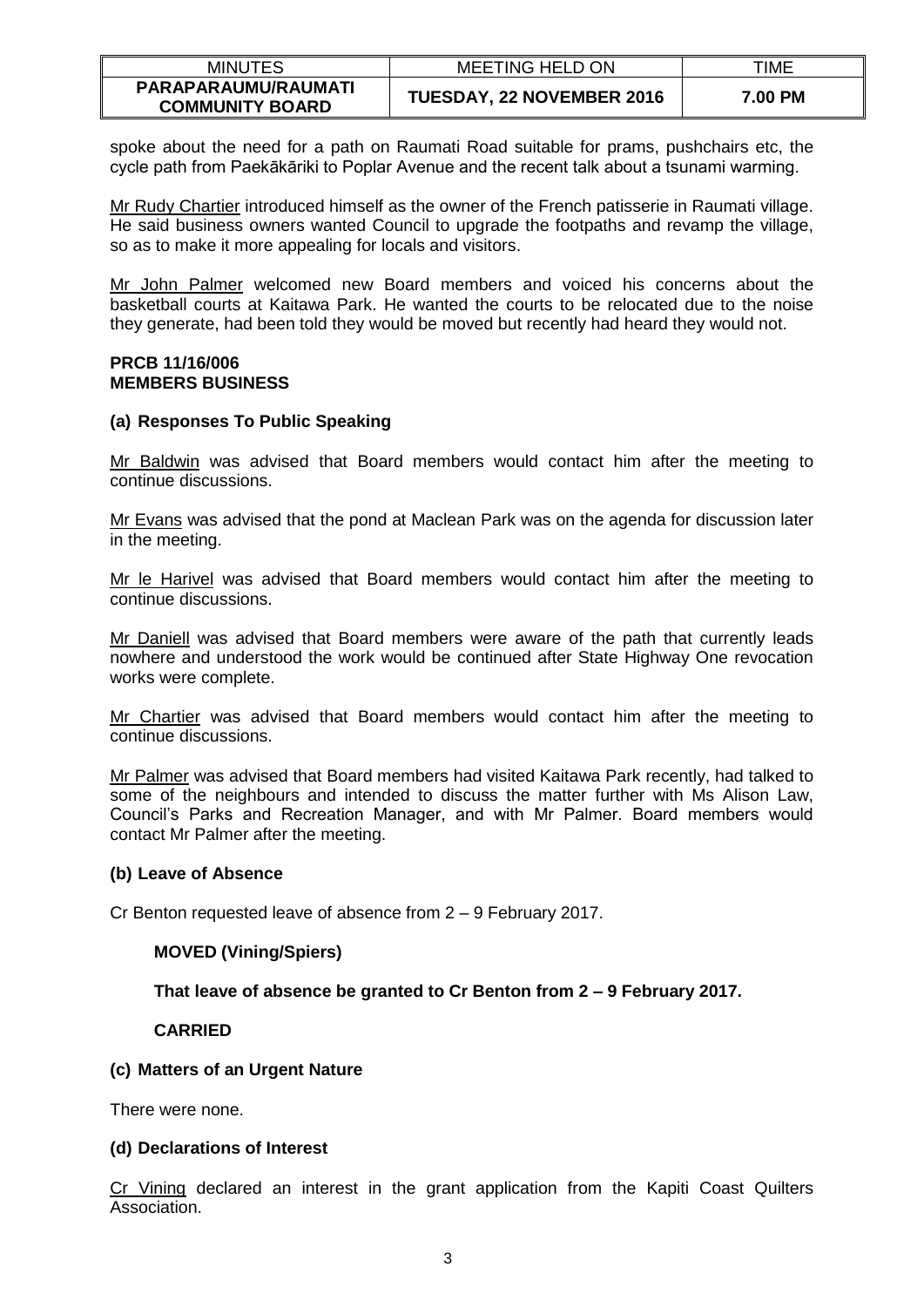| <b>MINUTES</b>                                | <b>MEETING HELD ON</b>           | TIME    |
|-----------------------------------------------|----------------------------------|---------|
| PARAPARAUMU/RAUMATI<br><b>COMMUNITY BOARD</b> | <b>TUESDAY, 22 NOVEMBER 2016</b> | 7.00 PM |

Mr Burns advised that he was a committee member of the Raumati South Residents' Association.

# **PRCB 11/16/007 APPOINTMENT OF BOARD MEMBERS TO EXTERNAL BODIES 2016-2019 TRIENNIUM (CORP-16-028)**

Ms Starbuck-Maffey spoke to the report.

# **MOVED (Spiers/Benton)**

**That the Paraparaumu/Raumati Community Board appoints Jonny Best to the Grants Allocation Committee in respect of the Waste Levy grants programme.**

#### **CARRIED**

**MOVED (Spiers/Vining)**

**That the Paraparaumu/Raumati Community Board appoints Jonny Best to the NZTA Expressway Community Liaison Group (CLG).**

#### **CARRIED**

**MOVED (Best/Spiers)**

**That the Paraparaumu/Raumati Community Board appoints Guy Burns as the alternative representative on the NZTA Expressway Community Liaison Group (CLG).**

#### **CARRIED**

**MOVED (Best/Burns)**

**That the Paraparaumu/Raumati Community Board appoints Kathy Spiers to the NZTA Neighbourhood Impact Forum (NIF) for Leinster Avenue.**

# **CARRIED**

**MOVED (Best/Spiers)**

**That the Paraparaumu/Raumati Community Board appoints Bernie Randall to the NZTA Neighbourhood Impact Forum (NIF) for Makarini Street.**

**CARRIED**

**MOVED (Spiers/Vining)**

**That the Paraparaumu/Raumati Community Board appoints Jonny Best to the Kapiti Coast Aircraft Noise Community Liaison Group.**

# **CARRIED**

It was also noted that Board members would attend the following Committee meetings:

- Strategy and Policy Committee Kathy Spiers
- Audit and Risk Committee Bernie Randall
- Operations and Finance Committee Guy Burns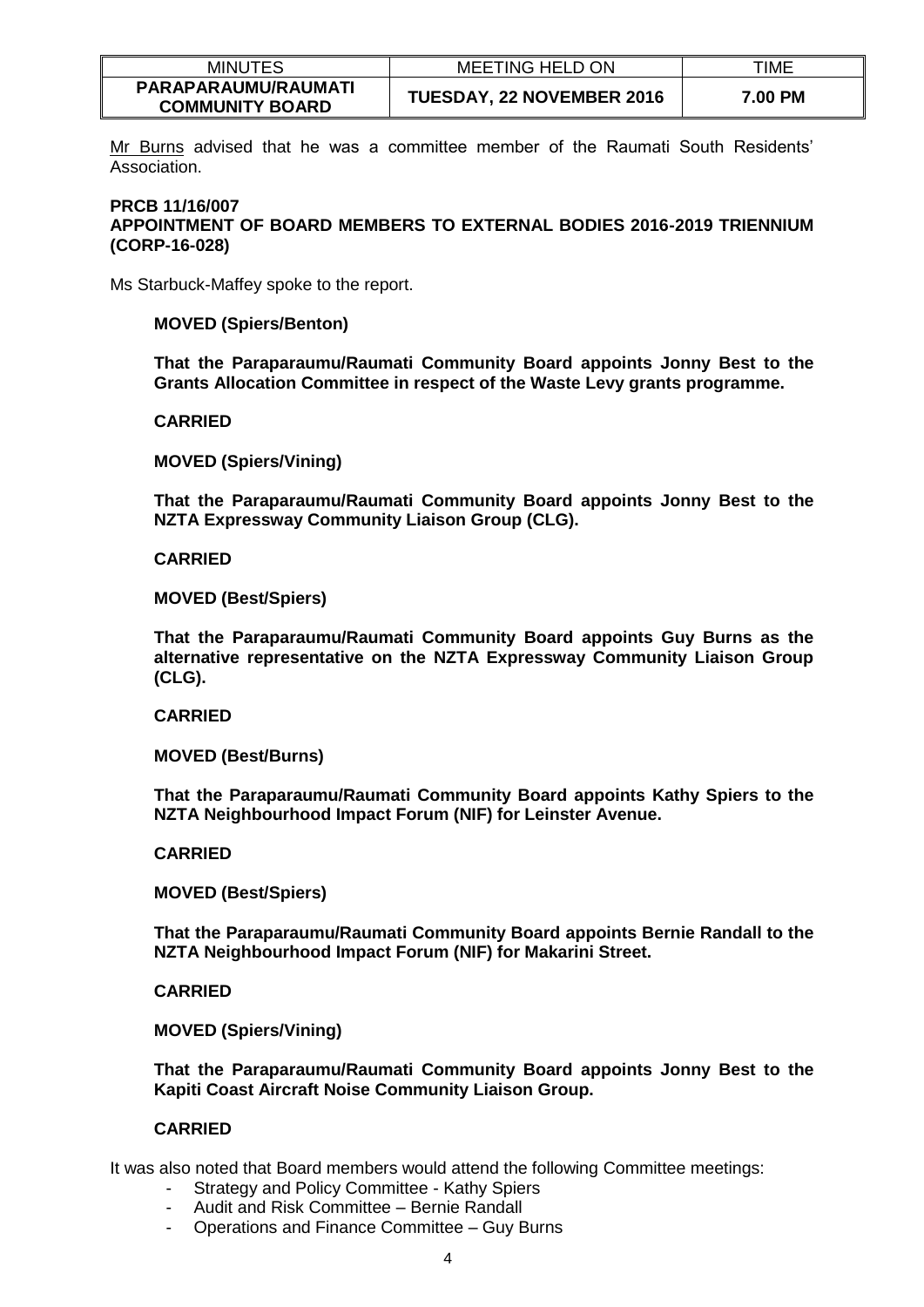| <b>MINUTES</b>                                | <b>MEETING HELD ON</b>    | TIME    |
|-----------------------------------------------|---------------------------|---------|
| PARAPARAUMU/RAUMATI<br><b>COMMUNITY BOARD</b> | TUESDAY, 22 NOVEMBER 2016 | 7.00 PM |

# **PRCB 11/16/008**

**DELEGATIONS FOR COMMUNITY BOARDS FOR 2016-2019 TRIENNIUM (CORP-16- 027)**

Ms Starbuck-Maffey spoke to the report, noting there were two areas where delegations had been modified from the 2013-2016 Triennium. Mr Burns asked for the minutes to record his opinion that changes in delegations should be made in consultation with newly appointed Board members.

# **MOVED (Spiers/Benton)**

**That the Paraparaumu/Raumati Community Board notes that the Council adopted the Governance Delegations for Community Boards (referred to as Part D) on 26 October 2016 as at Appendix 1 of Corp-16-027.** 

# **CARRIED**

# **PRCB 11/16/009 COMMUNITY BOARD REMUNERATION FOR 2016-2017 (CORP-16-029)**

Ms Starbuck-Maffey spoke to the report.

# **MOVED (Benton/Spiers)**

**That the Paraparaumu/Raumati Community Board notes the information on Board remuneration in report Corp-16-029.** 

# **CARRIED**

# **PRCB 11/16/010 CALENDAR OF MEETINGS FOR THE PARAPARAUMU/RAUMATI COMMUNITY BOARD 2017 (Corp-16-030)**

Ms Starbuck-Maffey spoke to the report.

# **MOVED (Spiers/Randall)**

**That the Paraparaumu/Raumati Community Board adopts the schedule for its meetings in 2017 as set out in Appendix 2 of report Corp-16-030.** 

# **CARRIED**

#### **PRCB 16/02/011 CONSIDERATION OF APPLICATIONS FOR FUNDING (CS-16-014)**

The Chair invited grant applications to speak to their applications:

Ms Christine Bongiovanni spoke to the application from the Kapiti Coast Quilters Guild for funds to assist with the costs of holding the Kapiti Coast Quilt Exhibition at the Southward Theatre on 29 – 30 April 2017.

Mr Terry Poko spoke to the application from the Kapiti Coast Rugby League Club 2004 Inc for funds to assist with the costs of paying for the fields at Matthews Park, which is the venue for the Horowhenua Kapiti Tag season.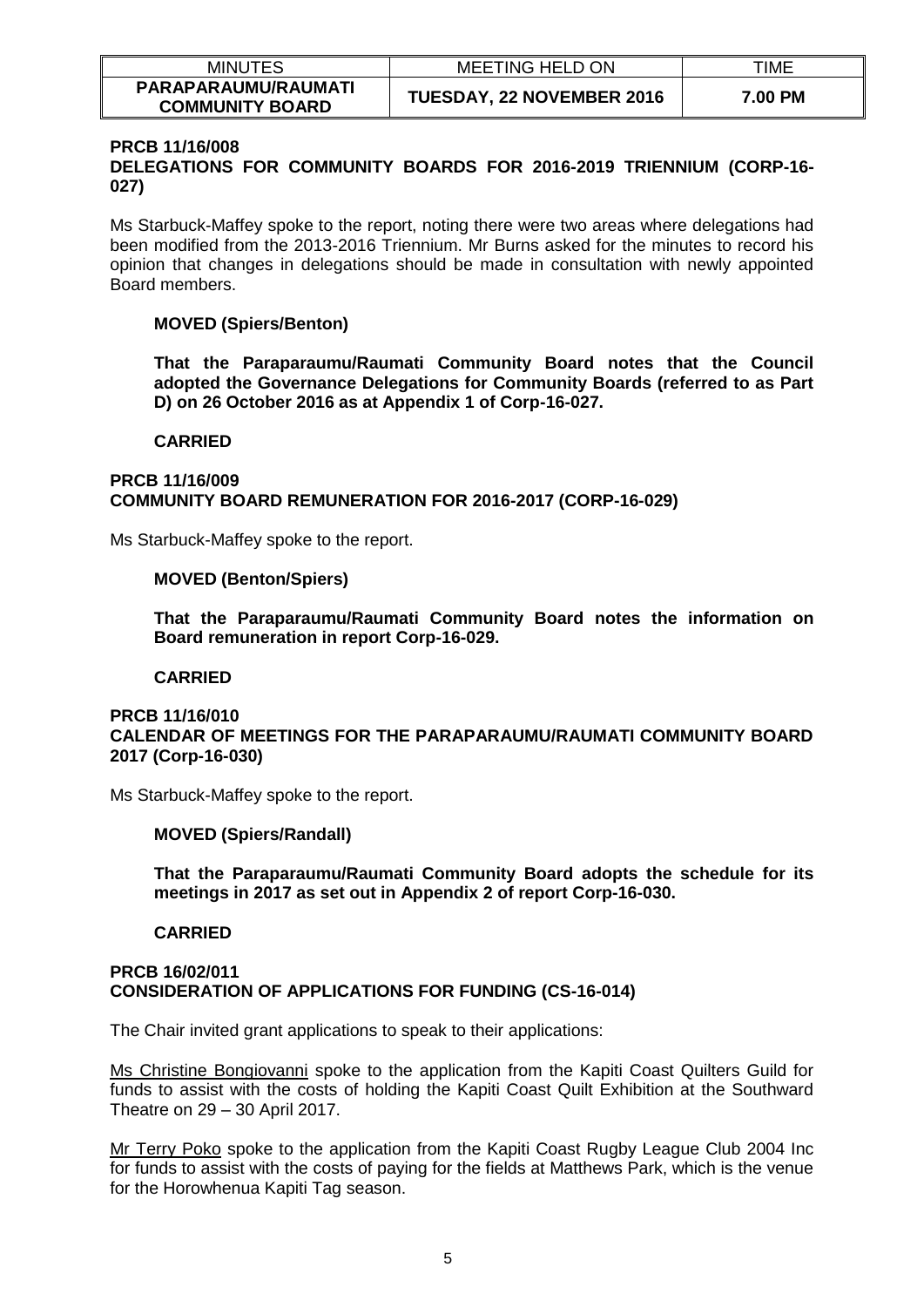| <b>MINUTES</b>                                | <b>MEETING HELD ON</b>           | TIME    |
|-----------------------------------------------|----------------------------------|---------|
| PARAPARAUMU/RAUMATI<br><b>COMMUNITY BOARD</b> | <b>TUESDAY, 22 NOVEMBER 2016</b> | 7.00 PM |

Ms Helene Judge spoke to the application from Kapiti Food Fair for funds to assist with the costs of the entertainment programme at the Fair, to be held on 3 December 2016.

Ms Frances Tull spoke to the application from the Kapiti Light Orchestra for funds to assist with the cost of purchasing music for the orchestra to rehearse and perform.

Ms Amanda Dixson spoke to the application from the Kapiti Songsters Choir for funds to assist with the cost of hall rental fees at the Kapiti Uniting Parish Church.

# **MOVED (Randall/Spiers)**

**That the Paraparaumu/Raumati Community Board grants Kapiti Coast Quilters \$500 to assist with the costs of holding the Kapiti Coast Quilt Exhibition at the Southward Theatre on 29– 30 April 2017.** 

**That the Paraparaumu/Raumati Community Board grants Kapiti Coast Rugby League Club 2004 Incorporated \$500 to assist with the costs of paying for the fields at Matthews Park, which is the venue for the Horowhenua Kapiti Tag season.** 

**That the Paraparaumu/Raumati Community Board grants Kapiti Food Fair \$500 to assist with the costs of the entertainment programme at the Kapiti Food Fair, to be held on 3 December 2016.**

**That the Paraparaumu/Raumati Community Board grants Kapiti Light Orchestra \$500 to assist with the costs of purchasing music for the orchestra to rehearse and perform.**

**That the Paraparaumu/Raumati Community Board grants Kapiti Songsters Choir \$500 to assist with the costs of hall rental fees at the Kapiti Uniting Parish Church.** 

#### **CARRIED**

**MOVED (Best/Randall)**

**That the Paraparaumu/Raumati Community Board declines the grant application from the Wellington SPCA.**

# **CARRIED**

#### **PRCB 16/11/012 PRESENTATION: POPLAR AVENUE SPEED LIMIT RESTRICTION, TRAFFIC CALMING SCHEME, CWB FACILITIES**

Ms Parnell spoke to this presentation and took questions from Board members.

# **PRCB 16/11/013 MATTERS UNDER ACTION**

#### Setting up a Health Advisory Group on the Kapiti Coast

The Capital and Coast District Health Board had been scheduled to meet in Kapiti in October 2016 but the meeting did not take place. Mrs Spiers advised the meeting that she was in contact with Mayor Gurunathan's Executive Assistant who would advise when the next meeting would take place, and Mrs Spiers would attend.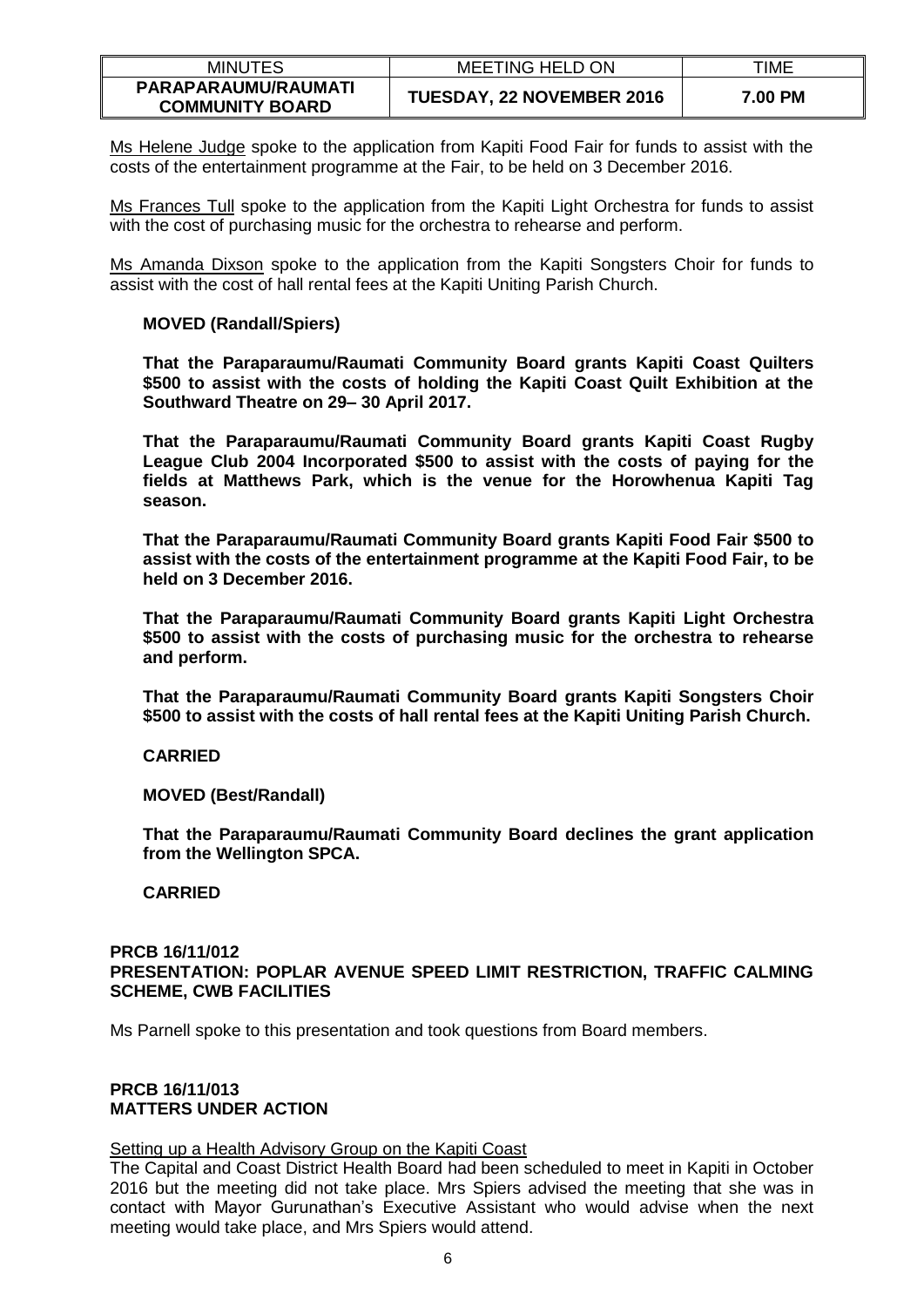| <b>MINUTES</b>                                | MEETING HELD ON                  | TIME    |
|-----------------------------------------------|----------------------------------|---------|
| PARAPARAUMU/RAUMATI<br><b>COMMUNITY BOARD</b> | <b>TUESDAY, 22 NOVEMBER 2016</b> | 7.00 PM |

# M2PP Water Tank Reuse

Mrs Spiers noted the surplus water tank would not be made available until after the M2PP works were complete, and suggested the Board contact the Alliance to request the tank be made available at an earlier date.

# Raumati Road Corridor Work

Board members acknowledged the initial work which had been carried out. It was noted that people are still parking on yellow no stopping lines, Mr Best agreed to follow up with the school re possible enforcement actions.

# Makarini Neighbourhood Action Plan

With the work on the Makarini Reserve complete, this item was removed from the Matters Under Action register.

# **MOVED (Vining/Randall)**

**That the Paraparaumu/Raumati Community Board thanks Ms Whibley for her hard work in terms of the Makarini Neighbourhood Impact Forum, the Reserve, and surrounding issues.**

# **CARRIED**

# Safety Concerns on Ruapehu Street

Council officers were asked to confirm that all planned works had been completed on Ruapehu Street and if so, this item could be removed from the register.

# Public Art and Paraparaumu Beach

It was agreed this item could be considered as part of the Redevelopment Plan for Maclean Park.

# Judder Bars on Harry Shaw Way

Cr Vining had ascertained the problem was likely caused by residents at one property and it was unclear whether it was still an issue. It was agreed this item could be removed from the register.

# Plantings at Poplar Avenue

No further progress is possible until the land transfer from Department of Conservation to the Greater Wellington Regional Council has taken place.

# Development of Otaraua Park

Although the Board's delegations on Otaraua Park had been modified, it was agreed to leave this item on the register in order to maintain a watching brief.

# Reduced Speed through Raumati South Village

No further progress is possible until New Zealand Transport Agency's speed limit review begins in January 2017.

# Town Centres Project

Board members raised concerns about the condition of the footpath between the NZ Post shop and the Kapiti Lights area. Michelle Parnell, Council's Town Centre Projects Manager was present in the public gallery and advised Council were currently in discussions with Kapiti Lights about this matter.

# Kapiti Island Customised Departure Facility

It was agreed this item could be considered as part of the Redevelopment Plan for Maclean Park.